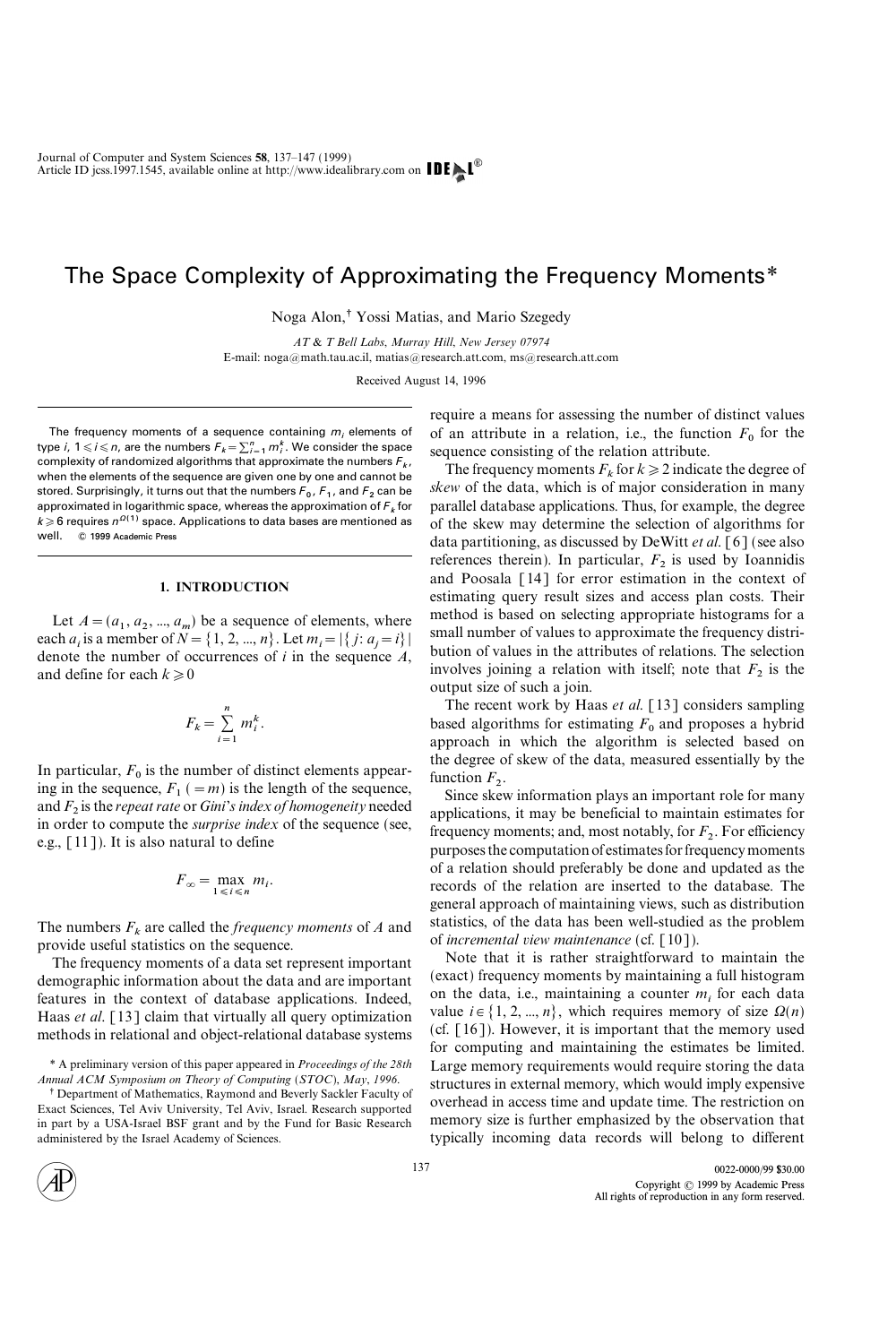relations that are stored in the database; each relation requires its own separate data structure. Thus, the problem of computing or estimating the frequency moments in one pass under memory constraints arises naturally in the study of databases.

There are several known randomized algorithms that approximate some of the frequency moments  $F_k$  using limited memory. For simplicity, let us consider first the problem of approximating these numbers up to some fixed constant factor, say with relative error that does not exceed 0.1, and with success probability of at least, say,  $3/4$ , given that  $m \le n^{O(1)}$ . (In the following sections we consider the general case, that is, the space complexity as a function of  $n$ , m, the relative error  $\lambda$  and the error-probability  $\varepsilon$ .) Morris [17] (see also [7, 12]) showed how to approximate  $F_1$ (that is, how to design an approximate counter) using only  $O(\log \log m)$  (=  $O(\log \log n)$ ) bits of memory. Flajolet and Martin [8] designed an algorithm for approximating  $F_0$ using  $O(\log n)$  bits of memory. (Their analysis, however, is based on the assumption that explicit families of hash functions with very strong random properties are available.) Whang et al. [19] considered the problem of approximating  $F_0$  in the context of databases.

Here we obtain tight bounds for the minimum possible memory required to approximate the numbers  $F_k$ . We prove that for every  $k>0$ ,  $F_k$  can be approximated randomly using at most  $O(n^{1-1/k} \log n)$  memory bits. We further show that for  $k \ge 6$ , any (randomized) approximation algorithm for  $F_k$  requires at least  $\Omega(n^{1-5/k})$  memory bits and any randomized approximating algorithm for  $F_{\infty}$  requires  $\Omega(n)$ space. Surprisingly,  $F_2$  can be approximated (randomly) using only  $O(\log n)$  memory bits.

In addition we observe that a version of the Flajolet Martin algorithm for approximating  $F_0$  can be implemented and analyzed using very simple linear hash functions and that (not surprisingly) the  $O(\log \log n)$  and the  $O(\log n)$ bounds in the algorithms of [8, 17] for estimating  $F_1$  and  $F_0$ respectively are tight.

We also make some comments concerning the space complexity of deterministic algorithms that approximate the frequency moments  $F_k$  as well as on the space complexity of randomized or deterministic algorithms that compute those precisely.

The rest of this paper is organized as follows. In Section 2 we describe our space-efficient randomized algorithms for approximating the frequency moments. The tools applied here include the known explicit constructions of small sample spaces which support a sequence of four-wise independent uniform binary random variables, and the analysis is based on Chebyshev's inequality and a simple application of the Chernoff bound. In Section 3 we present our lower bounds which are mostly based on techniques from communication complexity. The final Section 4 contains some concluding remarks and open problems.

## 2. SPACE EFFICIENT RANDOMIZED APPROXIMATION ALGORITHMS

In this section we describe several space efficient randomized algorithms for approximating the frequency moments  $F_k$ . Note that each of these moments can be computed precisely and deterministically using  $O(n \log m)$  memory bits, by simply computing each of the numbers  $m_i$  precisely. Using the method of  $\lceil 17 \rceil$  the space requirement can be slightly reduced, by approximating (randomly) each of the numbers  $m_i$ , instead of computing its precise value, thus getting a randomized algorithm that approximates the numbers  $F_k$ using  $O(n \log \log m)$  memory bits. We next show that one can do better.

## 2.1. Estimating  $F_k$

The basic idea in our algorithm, as well as in the next randomized algorithm described in this section, is a very natural one. Trying to estimate  $F_k$  we define a random variable that can be computed under the given space constraints, whose expected value is  $F_k$ , and whose variance is relatively small. The desired result can then be deduced from Chebyshev's Inequality.

THEOREM 2.1. For every  $k\geq 1$ , every  $\lambda>0$ , and every  $\varepsilon$  > 0 there exists a randomized algorithm that computes, given *a sequence*  $A = (a_1, ..., a_m)$  *of members of*  $N = \{1, 2, ..., n\}$ , *in* one pass and using

$$
O\left(\frac{k\log(1/\varepsilon)}{\lambda^2}n^{1-1/k}(\log n+\log m)\right)
$$

memory bits, a number  $Y$  so that the probability that  $Y$ deviates from  $F_k$  by more than  $\lambda F_k$  is at most  $\varepsilon$ .

Proof. Without trying to optimize our absolute constants, define  $s_1=8kn^{1-1/k}/\lambda^2$  and  $s_2=2 \log(1/\varepsilon)$ . (To simplify the presentation we omit, from now on, all floor and ceiling signs whenever these are not essential.) We first assume the length of the sequence  $m$  is known in advance and then comment on the required modifications if this is not the case.

The algorithm computes  $s_2$  random variables  $Y_1, Y_2, ..., Y_{s_2}$ and outputs their median Y. Each  $Y_i$  is the average of  $s_1$  random variables  $X_{ij}$ ,  $1 \leq j \leq s_1$ , where the  $X_{ij}$  are independent, identically distributed random variables. Each of the variables  $X=X_{ii}$  is computed from the sequence in the same way, using  $O(\log n + \log m)$  memory bits, as follows. Choose a random member  $a_p$  of the sequence A, where the index p is chosen randomly and uniformly among the numbers 1, 2, ..., *m*. Suppose that  $a_p = l$  ( $\in N = \{1, 2, ..., n\}$ . Let

$$
r = |\{q: q \geq p, a_q = l\}| \qquad (\geq 1)
$$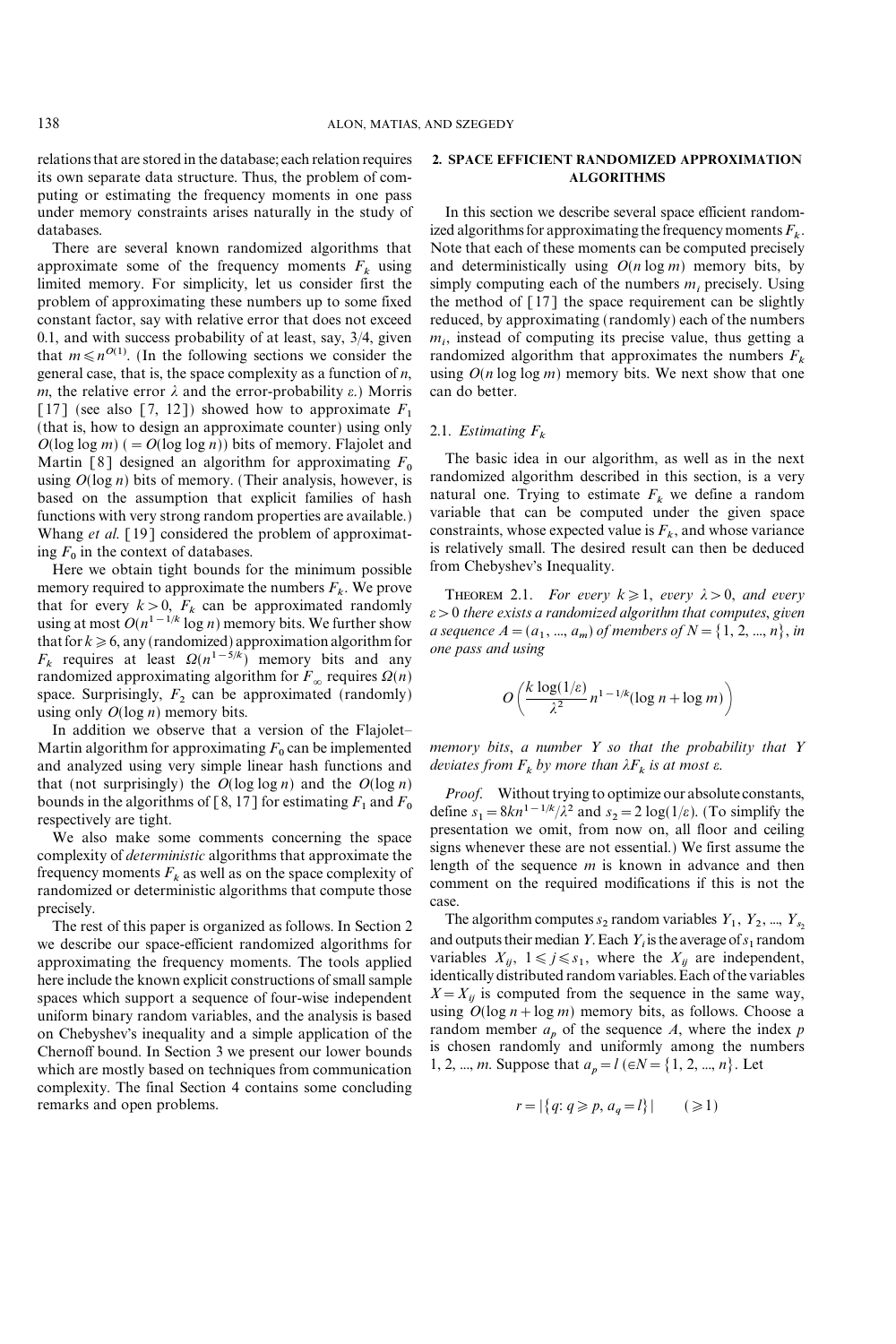be the number of occurrences of l among the members of the sequence A following  $a<sub>p</sub>$  (inclusive), and define

$$
X = m(r^k - (r-1)^k).
$$

Note that in order to compute  $X$  we only need to maintain the log *n* bits representing  $a_p = l$  and the log *m* bits representing the number of occurrences of l.

The expected value  $E(X)$  of X is, by definition,

$$
E(X) = \frac{m}{m} \left[ (1^k + (2^k - 1^k) + \dots + (m_1^k - (m_1 - 1)^k)) + (1^k + (2^k - 1^k) + \dots + (m_2^k - (m_2 - 1)^k)) + \dots + (1^k + (2^k - 1^k) + \dots + (m_n^k - (m_n - 1)^k)) \right]
$$
  
= 
$$
\sum_{i=1}^n m_i^k = F_k.
$$

To estimate the variance  $Var(X) = E(X^2) - (E(X))^2$  of X we bound  $E(X^2)$ ,

$$
E(X^{2}) = \frac{m^{2}}{m} \left[ (1^{2k} + (2^{k} - 1^{k})^{2} + \dots + (m_{1}^{k} - (m_{1} - 1)^{k})^{2}) + (1^{2k} + (2^{k} - 1^{k})^{2} + \dots + (m_{2}^{k} - (m_{2} - 1)^{k})^{2}) + \dots + (1^{2k} + (2^{k} - 1^{k})^{2} + \dots + (m_{n}^{k} - (m_{n} - 1)^{k})^{2}) \right]
$$
  
\n
$$
\leq m \left[ (k \, 1^{2k-1} + k \, 2^{k-1} (2^{k} - 1^{k}) + \dots + k m_{1}^{k-1} (m_{1}^{k} - (m_{1} - 1)^{k})) + (k \, 1^{2k-1} + k \, 2^{k-1} (2^{k} - 1^{k}) + \dots + k m_{n}^{k-1} (m_{2}^{k} - (m_{2} - 1)^{k})) + \dots + (k \, 1^{2k-1} + k \, 2^{k-1} (2^{k} - 1^{k}) + \dots + k m_{n}^{k-1} (m_{n}^{k} - (m_{n} - 1)^{k})) \right]
$$
  
\n
$$
\leq m \left[ k m_{1}^{2k-1} + k m_{2}^{2k-1} + \dots + k m_{n}^{2k-1} \right]
$$
  
\n
$$
= k m F_{2k-1} = k F_{1} F_{2k-1}, \qquad (1)
$$

where  $(1)$  is obtained from the following inequality which holds for any numbers  $a > b > 0$ :

$$
a^{k} - b^{k} = (a - b)(a^{k-1} + a^{k-2}b + \dots + ab^{k-2} + b^{k-1})
$$
  
\$\leq (a - b) ka^{k-1}\$.

We need the following simple inequality:

FACT. For every n positive reals  $m_1, m_2, ..., m_n$ ,

$$
\left(\sum_{i=1}^n m_i\right)\left(\sum_{i=1}^n m_i^{2k-1}\right)\leqslant n^{1-1/k}\left(\sum_{i=1}^k m_i^k\right)^2.
$$

(*Note that the sequence*  $m_1 = n^{1/k}$ ,  $m_2 = \cdots = m_n = 1$  shows that this is tight, up to a constant factor.)

*Proof (of fact)*. Put  $M = \max_{1 \le i \le n} m_i$ , then  $M^k \le$  $\sum_{i=1}^{n} m_i^k$  and, hence,

$$
\left(\sum_{i=1}^{n} m_i\right) \left(\sum_{i=1}^{n} m_i^{2k-1}\right)
$$
\n
$$
\leqslant \left(\sum_{i=1}^{n} m_i\right) \left(M^{k-1} \sum_{i=1}^{n} m_i^k\right)
$$
\n
$$
\leqslant \left(\sum_{i=1}^{n} m_i\right) \left(\sum_{i=1}^{n} m_i^k\right)^{(k-1)/k} \left(\sum_{i=1}^{n} m_i^k\right)
$$
\n
$$
= \left(\sum_{i=1}^{n} m_i\right) \left(\sum_{i=1}^{n} m_i^k\right)^{(2k-1)/k}
$$
\n
$$
\leqslant n^{1-1/k} \left(\sum_{i=1}^{n} m_i^k\right)^{1/k} \left(\sum_{i=1}^{n} m_i^k\right)^{(2k-1)/k}
$$
\n
$$
= n^{1-1/k} \left(\sum_{i=1}^{n} m_i^k\right)^2,
$$

where for the last inequality we use the fact that  $(\sum_{i=1}^n m_i)/n$  $\leq (\sum_{i=1}^n m_i^k/n)^{1/k}$ .

By the above fact, the definition of the random variables  $Y_i$  and the computation above,

$$
\begin{aligned} \text{Var}(Y_i) &= \text{Var}(X)/s_1 \le E(X^2)/s_1 \le kF_1F_{2k-1}/s_1\\ &\le kn^{1-1/k}F_k^2/s_1, \end{aligned}
$$

whereas

$$
\operatorname{E}(Y_i)=\operatorname{E}(X)=F_k.
$$

Therefore, by Chebyshev's Inequality and by the definition of  $s_1$  for every fixed i

$$
\text{Prob}\big[\left|Y_i - F_k\right| > \lambda F_k\big] \leq \frac{\text{Var}(Y_i)}{\lambda^2 F_k^2} \leq \frac{k n^{1 - 1/k} F_k^2}{s_1 \lambda^2 F_k^2} \leq \frac{1}{8}.
$$

It follows that the probability that a single  $Y_i$  deviates from  $F_k$  by more than  $\lambda F_k$  is at most 1/8, and hence, by the standard estimate of Chernoff (cf., for example, [3, Appendix A]), the probability that more than  $s_2/2$  of the variables  $Y_i$  deviate by more than  $\lambda F_k$  from  $F_k$  is at most  $\varepsilon$ . In case this does not happen, the median  $Y_i$  supplies a good estimate to the required quantity  $F_k$ , as needed.

It remains to show how the algorithm can be implemented in case  $m$  is not known in advance. In this case, we start with  $m=1$  and choose the member  $a<sub>l</sub>$  of the sequence A used in the computation of X as  $a_1$ . If indeed  $m=1$ ,  $r=1$  and the process ends, else we update the value of  $m$  to 2, replace  $a_l$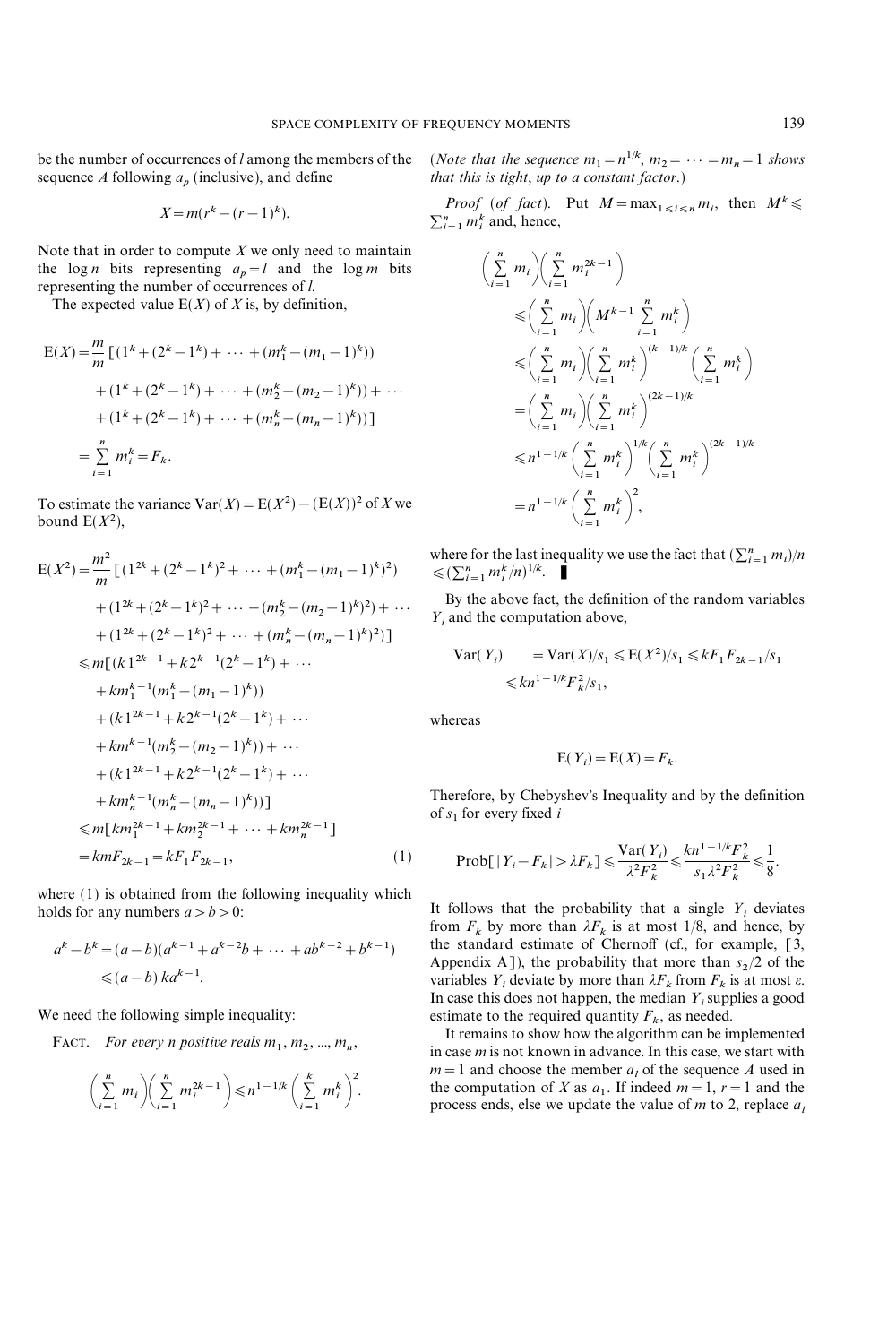by  $a_2$  with probability 1/2, and update the value of r as needed. In general, after processing the first  $m-1$  elements of the sequence we have (for each variable  $X_{ij}$ ) some value for  $a_l$  and for r. When the next element  $a_m$  arrives we replace  $a_l$  by that element with probability  $1/m$ . In case of such a replacement, we update r and define it to be 1. Else,  $a<sub>l</sub>$  stays as it is and r increases by 1 in case  $a_m = a_l$  and otherwise it does not change. It is easy to check that for the implementation of the whole process,  $O(\log n + \log m)$  memory bits for each  $X_{ij}$  suffice. This completes the proof of the theorem.

*Remark.* In case  $m$  is much bigger than a polynomial in n, one can use the algorithm of [17] and approximate each number r used in the computation of each  $X_{ij}$  using only  $O(\log \log m + \log(1/\lambda))$  memory bits. Since storing the value of  $a_l$  requires log n additional bits this changes the space complexity to  $O([k \log(1/\varepsilon)/\lambda^2] n^{1-1/k}(\log n + \log \log m +$  $log(1/\lambda))$ ).

# 2.2. Improved Estimation for  $F_2$

The second frequency moment,  $F_2$ , is of particular interest, since the repeat rate and the surprise index arise in various statistical applications. By the last theorem,  $F_2$  can be approximated (for fixed positive  $\lambda$  and  $\varepsilon$ ) using  $O(\sqrt{n(\log n)})$  $+log(m)$ ) memory bits. In the following theorem we show that in fact a logarithmic number of bits suffices in this case.

THEOREM 2.2. For every  $\lambda > 0$  and  $\varepsilon > 0$  there exists a randomized algorithm that computes, given a sequence  $A=$  $(a_1, ..., a_m)$  of members of N, in one pass and using

$$
O\left(\frac{\log(1/\varepsilon)}{\lambda^2} (\log n + \log m)\right)
$$

memory bits, a number  $Y$  so that the probability that  $Y$ deviates from  $F_2$  by more than  $\lambda F_2$  is at most  $\varepsilon$ . For fixed  $\lambda$ and  $\varepsilon$ , the algorithm can be implemented by performing, for each member of the sequence, a constant number of arithmetic and finite field operations on elements of  $O(\log n + \log n)$ bits.

*Proof.* Put  $s_1 = 16/\lambda^2$  and  $s_2 = 2 \log(1/\varepsilon)$ . As in the previous algorithm, the output Y of the present algorithm is the median of  $s_2$  random variables  $Y_1, Y_2, ..., Y_{s_2}$ , each being the average of  $s_1$  random variables  $X_{ij}$ ,  $1 \le j \le s_1$ , where the  $X_{ij}$  are independent, identically distributed random variables. Each  $X=X_{ij}$  is computed from the sequence in the same way, using  $O(\log n + \log m)$  memory bits, as follows.

Fix an explicit set  $V = \{v_1, ..., v_h\}$  of  $h = O(n^2)$  vectors of length n with  $+1$ ,  $-1$  entries, which are *four-wise independent*, that is, for every four distinct coordinates  $1 \leq i_1 \leq \cdots \leq i_4 \leq n$ and every choice of  $\varepsilon_1$ , ...,  $\varepsilon_4 \in \{-1, 1\}$  exactly a (1/16)fraction of the vectors have  $\varepsilon_j$  in their coordinate number  $i_j$  for  $j = 1, ..., 4$ . As described in [1] such sets (also known as orthogonal arrays of strength 4) can be constructed using the parity check matrices of BCH codes. To implement this construction we need an irreducible polynomial of degree d over  $GF(2)$ , where  $2<sup>d</sup>$  is the smallest power of 2 greater than *n*. It is not difficult to find such a polynomial (using  $O(\log n)$ ) space), and once it is given it is possible to compute each coordinate of each  $v_i$  in  $O(\log n)$  space, using a constant number of multiplications in the finite field  $GF(2<sup>d</sup>)$  and binary inner products of vectors of length  $d$ . To compute  $X$ we choose a random vector  $v_p = (\varepsilon_1, \varepsilon_2, ..., \varepsilon_n) \in V$ , where p is chosen uniformly between 1 and h. We then define  $Z=$  $\sum_{l=1}^{n} \varepsilon_i m_i$ . Note that Z is a linear function of the numbers  $m_i$  and can thus be computed in one pass from the sequence A, where during the process we only have to maintain the current value of the sum and to keep the value  $p$  (since the bits of  $v_p$  can be generated from p in  $O(\log n)$  space). Therefore, Z can be computed using only  $O(\log n + \log m)$  bits. When the sequence terminates define  $X = Z^2$ .

As in the previous proof, we next compute the expectation and variance of X. Since the random variables  $\varepsilon_i$  are pairwise independent and  $E(\varepsilon_i)=0$  for all *i*,

$$
E(X) = E\left(\left(\sum_{i=1}^{n} \varepsilon_{i} m_{i}\right)^{2}\right)
$$
  
= 
$$
\sum_{i=1}^{n} m_{i}^{2} E(\varepsilon_{i}^{2}) + 2 \sum_{1 \leq i < j \leq n} m_{i} m_{j} E(\varepsilon_{i}) E(\varepsilon_{j})
$$
  
= 
$$
\sum_{i=1}^{n} m_{i}^{2} = F_{2}.
$$

Similarly, the fact that the variables  $\varepsilon_i$  are four-wise independent implies that

$$
E(X^{2}) = \sum_{i=1}^{n} m_{i}^{4} + 6 \sum_{1 \leq i < j \leq j} m_{i}^{2} m_{j}^{2}.
$$

It follows that

$$
\text{Var}(X) = \mathcal{E}(X^2) - (\mathcal{E}(X))^2 = 4 \sum_{1 \le i < j \le n} m_i^2 m_j^2 \le 2F_2^2.
$$

Therefore, by Chebyshev's Inequality, for each fixed  $i$ ,  $1\leq i\leq s_2$ ,

$$
\text{Prob}[\,|Y_i - F_2| > \lambda F_2\,] \le \frac{\text{Var}(Y_i)}{\lambda^2 F_2^2} \le \frac{2F_2^2}{s_1 \lambda^2 F_2^2} = \frac{1}{8}.
$$

The standard estimates of Chernoff now imply, as in the previous proof, that the probability that the median Y of the numbers  $Y_i$  deviates from  $F_2$  by more than  $\lambda F_2$  is at most  $\varepsilon$ , completing the proof.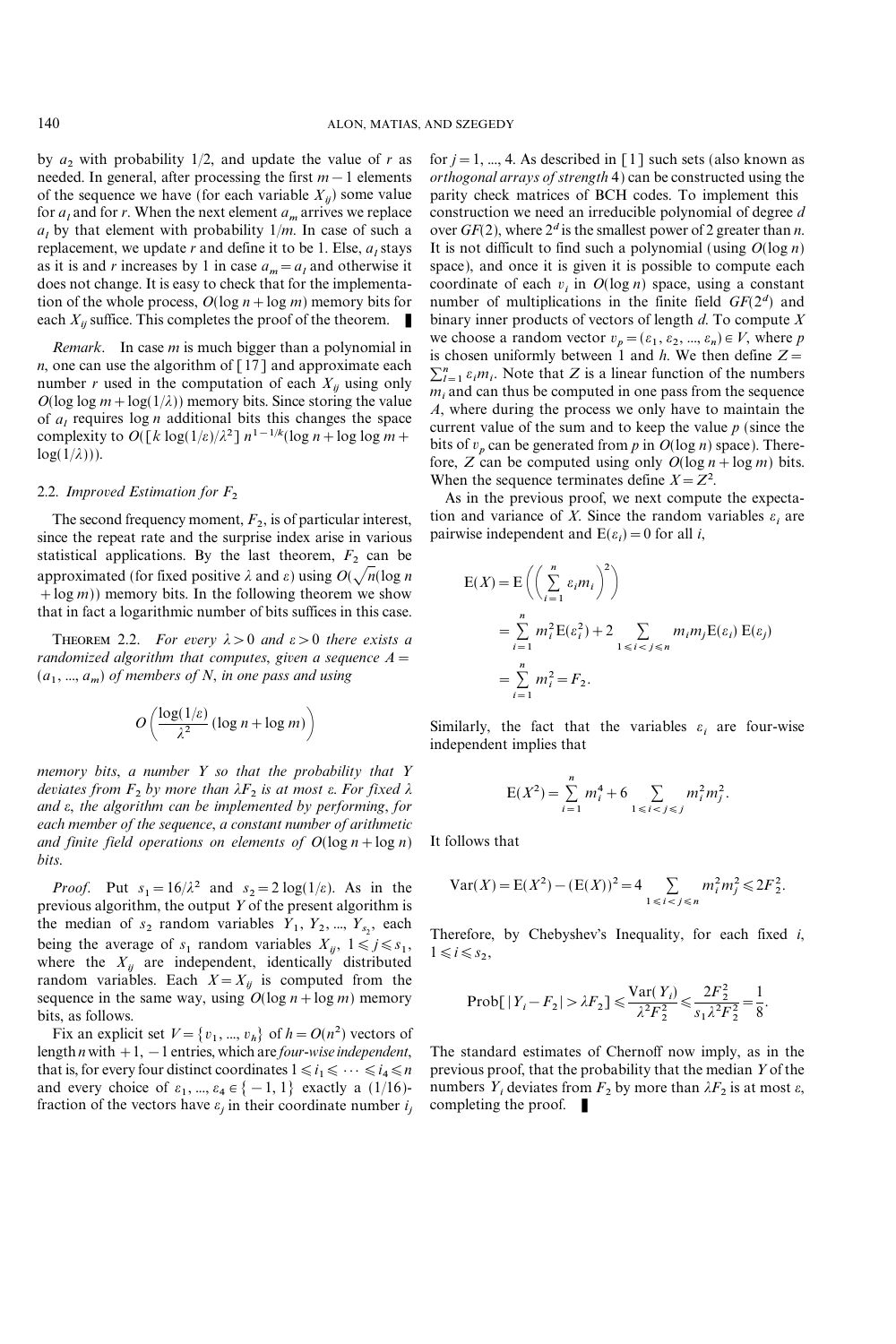Remark. The space complexity can be reduced for very large *m* to  $O(\left[\log(1/\varepsilon)/\lambda^2\right](\log n + \log \log m + \log(1/\lambda))$  by applying the method of  $[17]$  to maintain the sum Z with a sufficient accuracy. The easiest way to do so is to maintain approximations of the negative and positive parts of this sum using  $O(\log n + \log \log m + \log(1/\lambda))$  bits for each and use the analysis in [12] and Chebyshev's Inequality to show that this gives, with a sufficiently high probability, the required result. We omit the details.

# 2.3. Comments on the Estimation of  $F_0$

Flajolet and Martin [8] described a randomized algorithm for estimating  $F_0$  using only  $O(\log n)$  memory bits, and analyzed its performance assuming one may use in the algorithm an explicit family of hash functions which exhibits some ideal random properties. Since we are not aware of the existence of such a family of hash functions we briefly describe here a slight modification of the algorithm of [8] and a simple analysis that shows that for this version it suffices to use a linear hash function. For simplicity we only describe here the problem of estimating  $F_0$  up to an absolute multiplicative constant factor, with constant success probability. It is possible to improve the accuracy and the success probability of the algorithm by increasing the space it uses.

PROPOSITION 2.3. For every  $c > 2$  there exists an algorithm that, given a sequence  $\Lambda$  of members of N, computes a number Y using  $O(\log n)$  memory bits, such that the probability that the ratio between Y and  $F_0$  is not between  $1/c$  and c is at most  $2/c$ .

*Proof.* Let d be the smallest integer so that  $2^d > n$  and consider the members of  $N$  as elements of the finite field  $F = GF(2<sup>d</sup>)$ , which are represented by binary vectors of length  $d$ . Let  $a$  and  $b$  be two random members of  $F$ , chosen uniformly and independently. When a member  $a_i$  of the sequence A appears, compute  $z_i = a \cdot a_i + b$ , where the product and addition are computed in the field F. Thus  $z_i$  is represented by a binary vector of length d. For any binary vector z, let  $r(z)$  denote the largest r so that the r rightmost bits of z are all 0 and put  $r_i = r(z_i)$ . Let R be the maximum value of  $r_i$ , where the maximum is taken over all elements  $a_i$ of the sequence A. The output of the algorithm is  $Y=2^R$ . Note that in order to implement the algorithm we only have to keep (besides the  $d = O(\log n)$  bits representing an irreducible polynomial needed in order to perform operations in F) the  $O(\log n)$  bits representing a and b and maintain the  $O(\log \log n)$  bits representing the current maximum  $r_i$  value.

Suppose, now, that  $F_0$  is the correct number of distinct elements that appear in the sequence  $A$ , and let us estimate the probability that Y deviates considerably from  $F_0$ . The only two properties of the random mapping  $f(x) = ax + b$ that maps each  $a_i$  to  $z_i$  we need is that for every fixed  $a_i$ ,  $z_i$ 

is uniformly distributed over  $F$  (and hence, the probability that  $r(z_i) \ge r$  is precisely  $1/2^r$ , and that this mapping is pairwise independent. Thus, for every fixed distinct  $a_i$ and  $a_j$ , the probability that  $r(z_i) \geq r$  and  $r(z_j) \geq r$  is precisely  $1/2^{2r}$ .

Fix an r. For each element  $x \in N$  that appears at least once in the sequence A, let  $W_x$  be the indicator random variable whose value is 1 if  $r(ax + b) \ge r$ . Let  $Z = Z_r = \sum W_x$ , where x ranges over all the  $F_0$  elements x that appear in the sequence A. By linearity of expectation and since the expectation of each  $W_x$  is 1/2<sup>r</sup>, the expectation E(Z) of Z is  $F_0/2^r$ . By pairwise independence, the variance of Z is  $F_0(1/2^r)$  $(1 - 1/2^r) < F_0/2^r$ . Therefore, by Markov's inequality

if 
$$
2^r > cF_0
$$
 then  $Prob(Z_r > 0) < 1/c$ ,

since  $E(Z_r) = F_0/2^r < 1/c$ . Similarly, by Chebyshev's inequality

if 
$$
c2^r < F_0
$$
 then  $\text{Prob}(Z_r = 0) < 1/c$ ,

since  $\text{Var}(Z_r) < F_0/2^r = E(Z_r)$  and, hence,  $\text{Prob}(Z_r = 0) \le$  $Var(Z_r)/(E(Z_r)^2) < 1/E(Z_r) = 2^r/F_0$ . Since our algorithm outputs  $Y=2^R$ , where R is the maximum r for which  $Z_r>0$ , the two inequalities above show that the probability that the ratio between Y and  $F_0$  is not between  $1/c$  and c is smaller than  $2/c$ , as needed.

#### 3. LOWER BOUNDS

In this section we present our lower bounds for the space complexity of randomized algorithms that approximate the frequency moments  $F_k$  and comment on the space required to compute these moments randomly but precisely or approximate them deterministically. Most of our lower bounds are obtained by reducing the problem to an appropriate communication complexity problem, where we can either use some existing results, or prove the required lower bounds by establishing those for the corresponding communication problem. The easiest result that illustrates the method is the proof that the randomized approximation of  $F_{\infty}$  requires linear memory, presented in the next subsection. Before presenting this simple proof, let us recall some basic definitions and facts concerning the  $\varepsilon$ -error probabilistic communication *complexity*  $C_{\varepsilon}(f)$  of a function  $f: \{0, 1\}^n \times \{0, 1\}^n \mapsto \{0, 1\},$ introduced by Yao [20]. Consider two parties with unlimited computing power, that wish to compute the value of a Boolean function  $f(x, y)$ , where x and y are binary vectors of length  $n$ , the first party possesses  $x$ , and the second possesses y. To perform the computation, the parties are allowed to send messages to each other, and each of them can make random decisions as well. At the end of the communication they must output the correct value of  $f(x, y)$  with probability at least  $1-\varepsilon$  (for the worst possible x and y).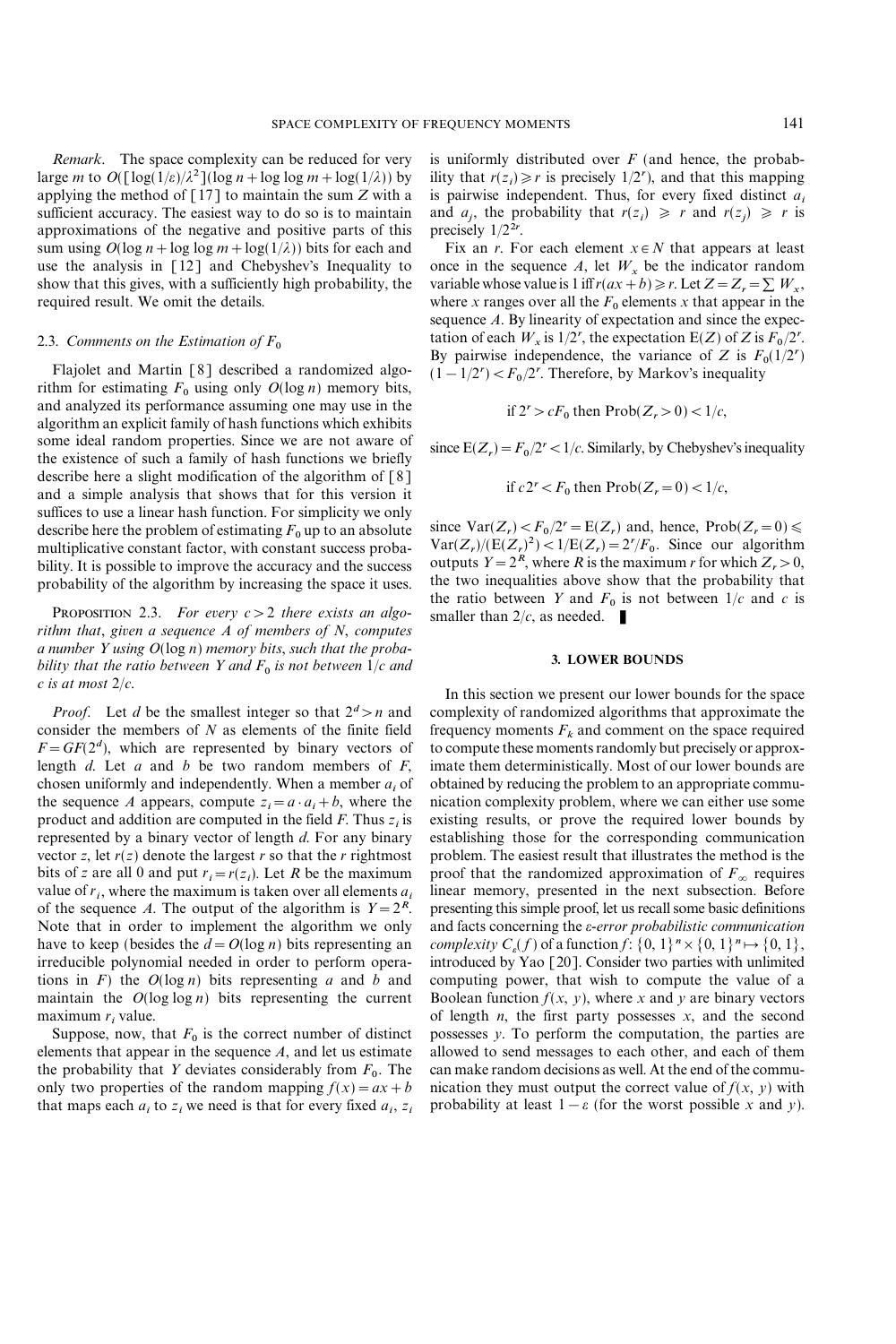The complexity  $C_{\varepsilon}(f)$  is the expected number of bits communicated in the worst case (under the best protocol).

As shown by Yao [21] and extended by Babai, Frankl, and Simon [4],  $C_e(f)$  can be estimated by considering the related notion of the  $\varepsilon$ -error distributional communication *complexity*  $D_{\varepsilon}(f|\mu)$  under a probability measure on the possible inputs  $(x, y)$ . Here the two parties must apply a deterministic protocol and should output the correct value of  $f(x, y)$  on all pairs  $(x, y)$ , besides a set of inputs whose  $\mu$ -measure does not exceed  $\varepsilon$ . As shown in [4, 21],  $C_{\varepsilon}(f) \geq$  $\frac{1}{2}D_{2\epsilon}(f|\mu)$  for all f,  $\epsilon$ , and  $\mu$ .

Let  $DIS_n$ :  $\{0, 1\}^n \times \{0, 1\}^n \mapsto \{0, 1\}$  denote the Boolean function (called the *disjointness function*), where  $DIS_n(x, y)$ is 1 iff the subsets of  $\{1, 2, ..., n\}$  whose characteristic vectors  $x$  and  $y$  intersect. Several researchers studied the communication complexity of this function. Improving a result in [4], Kalyanasundaram and Schnitger [15] proved that for any fixed  $\epsilon < 1/2$ ,  $C_{\epsilon}(DIS_n) \ge \Omega(n)$ . Razborov [18] exhibited a simple measure  $\mu$  on the inputs of this function and showed that for this measure  $D_e(DIS_n | \mu) \ge \Omega(n)$ . Our lower bound for the space complexity of estimating  $F_{\infty}$  follows easily from the result of  $[15]$ . The lower bound for the approximation of  $F_k$  for fixed  $k \geq 6$  is more complicated and requires an extension of the result of Razborov in [18].

# 3.1. The Space Complexity of Approximating  $F_{\infty}$

PROPOSITION 3.1. Any randomized algorithm that outputs, given a sequence A of at most 2n elements of  $N = \{1, 2, ..., n\}$ a number Y such that the probability that Y deviates from  $F_{\infty}$ by at least  $F_{\infty}/3$  is less than  $\varepsilon$ , for some fixed  $\varepsilon$  < 1/2, must use  $\Omega(n)$  memory bits.

*Proof.* Given an algorithm as above that uses s memory bits, we describe a simple communication protocol for two parties possessing  $x$  and  $y$ , respectively, to compute  $DIS_n(x, y)$ , using only s bits of communication. Let |x| and  $|y|$  denote the numbers of 1-entries of x and y, respectively. Let A be the sequence of length  $|x| + |y|$  consisting of all members of the subset of  $N$  whose characteristic vector is  $x$ (arranged arbitrarily) followed by all members of the subset of N whose characteristic vector is y.

The first party, knowing  $x$ , runs the approximation algorithm on the first |x| members of A. It then sends the content of the memory to the second party which, knowing y, continues to run the algorithm for approximating  $F_{\infty}$  on the rest of the sequence  $A$ . The second party then outputs ``disjoint'' (or 0) iff the output of the approximation algorithm is smaller than  $4/3$ ; else it outputs 1. It is obvious that this is the correct value with probability at least  $1-\varepsilon$ , since the precise value of  $F_{\infty}$  is 1 if the sets are disjoint, and otherwise it is 2. The desired result thus follows from the theorem of  $[15]$  mentioned above.

Remark. It is easy to see that the above lower bound holds even when  $m$  is bigger than  $2n$ , since we may consider sequences in which every number in N occurs either 0 or  $m/n$ or  $2m/n$  times. The method of the next subsection shows that the linear lower bound holds even if we wish to approximate the value of  $F_{\infty}$  up to a factor of 100, say. It is not difficult to see that  $\Omega(\log \log m)$  is also a lower bound for the space complexity of any randomized approximation algorithm for  $F_{\infty}$  (simply because its final output must attain at least  $\Omega(\log m)$  distinct values with positive probability, as *m* is not known in advance). Thus  $\Omega(n + \log \log m)$ is a lower bound for the space complexity of estimating  $F_{\infty}$ for some fixed positive  $\lambda$  and  $\varepsilon$ . On the other hand, as mentioned in the previous section, all frequency moments (including  $F_{\infty}$ ) can be approximated using  $O(n \log \log m)$  bits.

Note that in the above lower bound proof we only need a lower bound for the one-way probabilistic communication complexity of the disjointness function, as in the protocol described above there is only one communication, from the first party to the second one. Since the lower bound of  $\lceil 15 \rceil$ holds for arbitrary communication we can deduce a space lower bound for the approximation of  $F_{\infty}$  even if we allow algorithms that observe the whole sequence  $A$  in its order a constant number of times.

# 3.2. The Space Complexity of Approximating  $F_k$

In this subsection we prove the following.

THEOREM 3.2. For any fixed  $k > 5$  and  $\gamma < 1/2$ , any randomized algorithm that outputs, given an input sequence A of at most n elements of  $N = \{1, 2, ..., n\}$ , a number  $Z_k$  such that  $\text{Prob}(|Z_k-F_k|>0.1F_k)<\gamma$  uses at least  $\Omega(n^{1-5/k})$ memory bits.

We prove the above theorem by considering an appropriate communication game and by studying its complexity. The analysis of the game is similar to that of Razborov in  $[18]$ , but it requires several modifications and additional ideas.

*Proof.* For positive integers s and t, let  $D(s, t)$  be the following communication game, played by s players  $P_1$ ,  $P_2, ..., P_s$ . Define  $n=(2t-1)$  s + 1 and put  $N=\{1, 2, ..., n\}.$ The input of each player  $P_i$  is a subset  $A_i$  of cardinality t of  $N$  (also called a *t-subset* of  $N$ ). Each player knows his own subset, but has no information on those of the others. An input sequence  $(A_1, A_2, ..., A_s)$  is called *disjoint* if the sets  $A_i$ are pairwise disjoint, and it is called uniquely intersecting if all the sets  $A_i$  share a unique common element x and the sets  $A_i - \{x\}$  are pairwise disjoint. The objective of the game is to distinguish between these two types of inputs. To do so, the players can exchange messages according to any predetermined probabilistic protocol. At the end of the protocol the last player outputs a bit. The protocol is called  $\varepsilon$ -correct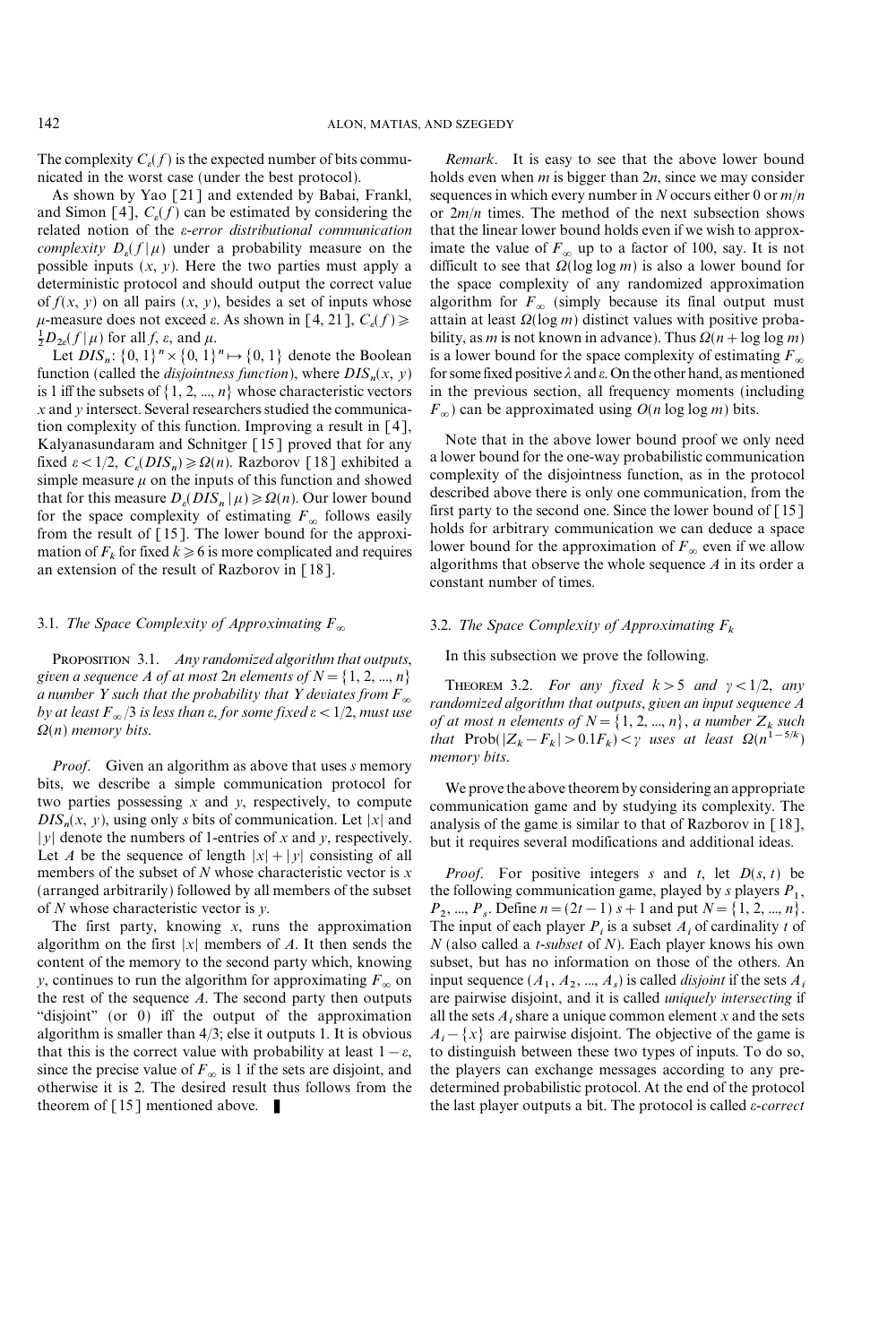if for any disjoint input sequence the probability that this bit is 0 is at least  $1 - \varepsilon$  and for any uniquely intersecting input sequence the probability that this bit is 1 is at least  $1-\varepsilon$ . (The value of the output bit for any other input sequence may be arbitrary). The *length* of the protocol is the maximum, over all possible input sequences  $(A_1, ..., A_s)$ , of the expected number of bits in the communication. In order to prove Theorem 3.2 we prove the following.

PROPOSITION 3.3. For any fixed  $\epsilon < 1/2$ , and any  $t \geq s^4$ , the length of any randomized  $\varepsilon$ -correct protocol for the communication problem  $DIS(s, t)$  is at least  $\Omega(t/s^3)$ .

By the simple argument of  $[4, 21]$ , in order to prove the last proposition it suffices to exhibit a distribution on the inputs and prove that any deterministic communication protocol between the players in which the total communication is less than  $\Omega(t/s^3)$  bits produces an output bit that errs with probability  $\Omega(1)$ , where the last probability is computed over the input distribution. Define a distribution  $\mu$  on the input sequences  $(A_1, ..., A_s)$  as follows. Let  $P = I_1$  $\cup I_2 \cup \cdots \cup I_s \cup \{x\}$  be a random partition of N into  $s+1$ pairwise disjoint sets, where  $|I_i| = 2t-1$  for each  $1 \le j \le s$ ,  $x \in N$  and P is chosen uniformly among all partitions of N with these parameters. For each j, let  $A_i$  be a random subset of cardinality t of  $I_i$ . Finally, with probability 1/2, define  $A_i$  $=$  A<sub>j</sub> for all  $1 \le j \le s$ , and with probability 1/2, define  $A_j =$  $(I_i - \overline{A}_i) \cup \{x\}$  for all j. It is useful to observe that an alternative, equivalent definition is to choose the random partition P as above, and then let each  $A_i$  be a random subset of cardinality t of  $A_i \cup \{x\}$ . If either none of the subsets  $A_i$ contain x or all of them contain x we keep them as our input sets, and otherwise we discard them and repeat the random choice.

Note that the probability that the input sequence  $(A_1, ..., A_s)$ generated under the above distribution is disjoint is precisely 12, whereas the probability that it is uniquely intersecting is also  $1/2$ . Note also that  $\mu$  gives each disjoint input sequence the same probability and each uniquely intersecting input sequence the same probability. Let  $(A_1^0, A_2^0, ..., A_s^0)$  denote a random disjoint input sequence, and let  $(A_1^1, A_2^1, ..., A_s^1)$ denote a random uniquely intersecting input sequence.

A box is a family  $X_1 \times X_2 \times \cdots \times X_s$ , where each  $X_i$ is a set of  $t$ -subsets  $N$ . This is clearly a family of  $s$ -tuples of t-subsets of N. Standard (and simple) arguments imply that the set of all input sequences  $(A_1, A_2, ..., A_s)$  corresponding to a fixed communication between the players forms a box. As we shall see later, this shows that the following lemma suffices to establish a lower bound on the average communication complexity of any deterministic  $\varepsilon$ -correct protocol for the above game.

LEMMA 3.4. There exists an absolute constant  $c > 0$  such that for every box  $\overline{X}_1 \times \overline{X}_2 \times \cdots \times \overline{X}_s$ 

$$
\text{Prob}\big[ (A_1^1, A_2^1, ..., A_s^1) \in \bar{X}_1 \times \bar{X}_2 \times \dots \times \bar{X}_s \big] \\
\geq \frac{1}{2e} \text{Prob}\big[ (A_1^0, A_2^0, ..., A_s^0) \\
\in \bar{X}_1 \times \bar{X}_2 \times \dots \times \bar{X}_s \big] - s 2^{-ct/s^3}.
$$

To prove the lemma, fix a box  $\bar{X}_1 \times \bar{X}_2 \times \cdots \times \bar{X}_s$ . Recall that the distribution  $\mu$  on the inputs has been defined by first choosing a random partition  $P$ . For such a partition  $P$  let Prob<sub>P</sub>[ $A_j \in X_j$ ] denote the conditional probability that  $A_j$ lies in  $\overline{X}_i$ , given that the partition used in the random choice of the input sequence  $(A_1, ..., A_s)$  is P. The conditional probabilities  $\text{Prob}_P[A_j^0 \in \overline{X}_j]$  and  $\text{Prob}_P[A_j^1 \in \overline{X}_j]$  are defined analogously. A partition  $P = I_1 \cup I_2 \cup \cdots \cup A_s \cup$  $\{x\}$  is called *j*-bad, where *j* satisfies  $1 \leq j \leq s$ , if

$$
\operatorname{Prob}_P[A_j^1 \in \overline{X}_j] < \left(1 - \frac{1}{s+1}\right) \operatorname{Prob}_P[A_j^0 \in \overline{X}_j] - 2^{-ct/s^3},
$$

where  $c>0$  is a (small) absolute constant, to be chosen later. The partition is *bad* if it is *j*-bad for some *j*. If it is not bad, it is good.

We need the following two statements about good and bad partitions.

LEMMA 3.5. There exists a choice for the constant  $c > 0$ in the last inequality such that the following holds. For any set of  $s-1$  pairwise disjoint t-subsets  $I'_r \subset N$   $(1 \leq r \leq s, r \neq j)$  the conditional probability that the partition  $P = I_1 \cup I_2 \cup \cdots \cup I_n$  $I_s \cup \{x\}$  is j-bad, given that  $I_r = I'_r$  for all  $r \neq j$ , is at most 1/20s.

*Proof.* Note that since  $I_r$  is known for all  $r \neq j$ , the union  $I_i \cup \{x\}$  is known as well, and there are only 2t possibilities for the partition P. If the number of *t*-subsets of  $I_i \cup \{x\}$ that belong to  $\overline{X}_i$  is smaller than

$$
\frac{1}{2}\binom{2t}{t}2^{-ct/s^3}
$$

then for each of the 2t possible partitions P,  $\text{Prob}_P[A_j^0 \in \overline{X}_j]$  $\langle 2^{-ct/s^3}$ , implying that P is not *j*-bad. Therefore, in this case the conditional probability we have to bound is zero and the assertion of the lemma holds. Consider, thus, the case that there are at least that many *t*-subsets of  $I_i \cup \{x\}$  in  $\overline{X}_i$ , let  $\mathscr F$  denote the family of all these *t*-subsets, and put  $I_i \cup \{x\}$  $=\{x_1, x_2, ..., x_{2t}\}.$  Let  $p_i$  denote the fraction of members of F that contain  $x_i$ , and let  $H(p) = -p \log_2 p - (1-p)$  $log_2(1-p)$  be the binary entropy function. By a standard entropy inequality (cf., e.g., [5]),

$$
|\mathscr{F}| \leq 2^{\sum_{i=1}^{2t} H(p_i)}.
$$

In order to determine the partition  $P = I_1 \cup I_2 \cup \cdots \cup I_s \cup$  $\{x\}$  we have to choose one of the elements  $x_i$  as x. The crucial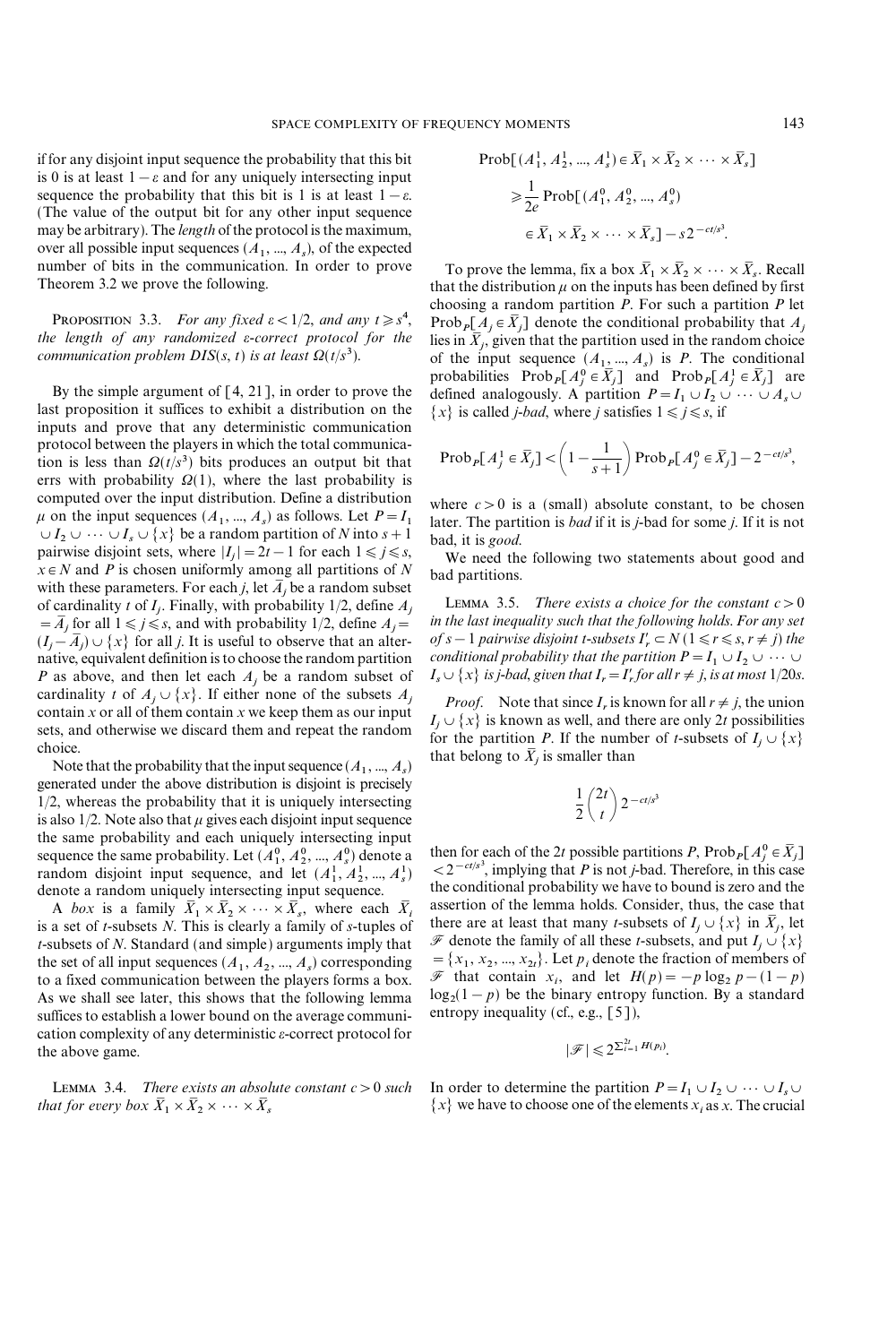observation is that if the choice of  $x_i$  as x results in a j-bad partition P, then  $p_i < (1 - 1/(s+1))(1 - p_i)$ , implying that  $H(p_i) \leq 1-c'/s^2$  for some absolute positive constant c'. Let b denote the number of elements  $x_i$ , whose choice as x results in a  $i$ -bad partition  $P$ . By the above discussion,

$$
\frac{1}{2}\binom{2t}{t}2^{-ct/s^3}\leqslant |\mathcal{F}|\leqslant 2^{2t-bc'/s^2}.
$$

This implies that if  $t/s^3$  is much larger than log t, then  $b \le O(ct/s)$ , and by choosing c to be sufficiently small this upper bound for b is smaller than  $2t/(20s)$ , completing the proof of the lemma.  $\blacksquare$ 

LEMMA 3.6. If  $P = I_1 \cup I_2 \cup \cdots \cup I_s \cup \{x\}$  is a good partition then

$$
\text{Prob}_P[(A_1^1, A_2^1, ..., A_s^1) \in \bar{X}_1 \times \bar{X}_2 \times \dots \times \bar{X}_s]
$$
\n
$$
\geq \frac{1}{e} \text{Prob}_P[(A_1^0, A_2^0, ..., A_s^0)
$$
\n
$$
\in \bar{X}_1 \times \bar{X}_2 \times \dots \times \bar{X}_s] - s2^{-ct/s^3}.
$$

Proof. By the definition of a good partition

$$
\operatorname{Prob}_{P}[\,A_{j}^{1} \in \overline{X}_{j}\,] \geqslant \left(1 - \frac{1}{s+1}\right) \operatorname{Prob}_{P}[\,A_{j}^{0} \in \overline{X}_{j}\,] - 2^{-ct/s^{3}}
$$

for every j,  $1 \leq j \leq s$ . Multiplying the above inequalities and using the definition of the distribution  $\mu$  as well as the fact that  $(1 - 1/(s + 1))^s > 1/e$  the desired result follows.

Returning to the proof of Lemma 3.4, let  $\chi(P)$  be the indicator random variable whose value is 1 iff P is a bad partition. Similarly, let  $\chi_i(P)$  be the indicator random variable whose value is 1 iff P is j-bad. Note that  $\chi(P) \leq \sum_{j=1}^{s} \chi_j(P)$ .

By computing the expectation over all partitions  $P$ ,

Prob[ (A<sub>1</sub><sup>1</sup>, A<sub>2</sub><sup>1</sup>, ..., A<sub>s</sub><sup>1</sup>) ∈ 
$$
\overline{X}_1 \times \overline{X}_2 \times \cdots \times \overline{X}_s
$$
]  
= E(Prob<sub>P</sub>[(A<sub>1</sub><sup>1</sup>, A<sub>2</sub><sup>1</sup>, ..., A<sub>s</sub><sup>1</sup>) ∈  $\overline{X}_1 \times \overline{X}_2 \times \cdots \times \overline{X}_s$ ])  
≥ E(Prob<sub>P</sub>[(A<sub>1</sub><sup>1</sup>, A<sub>2</sub><sup>1</sup>, ..., A<sub>s</sub><sup>1</sup>) ∈  $\overline{X}_1 \times \overline{X}_2 \times \cdots \times \overline{X}_s$ ]  
×(1−χ(P)))  
≥ $\frac{1}{e}$ E(Prob<sub>P</sub>[(A<sub>1</sub><sup>0</sup>, A<sub>2</sub><sup>0</sup>, ..., A<sub>s</sub><sup>0</sup>) ∈  $\overline{X}_1 \times \overline{X}_2 \times \cdots \times \overline{X}_s$ ]  
×(1−χ(P))) − s2<sup>-ct/s<sup>3</sup></sup>,

where the last inequality follows from Lemma 3.6.

It follows that in order to prove the assertion of Lemma 3.4 it suffices to show that for every j,  $1 \le j \le s$ ,

$$
E(\text{Prob}_P[(A_1^0, A_2^0, ..., A_s^0) \in \overline{X}_1 \times \overline{X}_2 \times \cdots \times \overline{X}_s] \chi_j(P)) \tag{2}
$$
  
\$\leq \frac{1}{2s} E(\text{Prob}\_P[(A\_1^0, A\_2^0, ..., A\_s^0) \in \overline{X}\_1 \times \overline{X}\_2 \times \cdots \times \overline{X}\_s]].\$ (3)

Consider a fixed choice for the subsets  $I_r$ ,  $r \neq j$ , in the definition of the partition  $P = I_1 \cup I_2 \cup \cdots \cup I_s \cup \{x\}.$ Given this choice, the union  $U = I_i \cup \{x\}$  is known, but the actual element  $x$  should still be chosen randomly in this union. Given the above information on  $P$ , the quantity  $(3)$ is

$$
\frac{1}{2s} \prod_{r=1}^{s} \operatorname{Prob}_P[A_r^0 \in \overline{X}_r],
$$

and each of these factors besides the one corresponding to  $r = i$  is fixed. The same  $s - 1$  factors appear also in (2). The last factor in the above product,  $\text{Prob}_P[A_j^0 \in \overline{X}_j]$ , is also easy to compute as follows. Let *l* denote the number of *t*-subsets in  $\overline{X}_i$  which are contained in  $I_i \cup \{x\}$ . Then Prob<sub>P</sub>[ $A_j^0 \in \overline{X}_j$ ] is precisely  $l/(2t)$ . Note, also, that for any choice of a member of U as x, the probability that  $A_j^0$  lies in  $\bar{X}_j$  cannot exceed  $l/(2t-1) = 2l/(2t)$ . By Lemma 3.5, the probability that  $\chi_i(P)=1$  given the choice of  $I_r$ ,  $r \neq j$ , is at most  $1/(20s)$  and we thus conclude that

$$
\begin{aligned} \n\mathcal{E}(\text{Prob}_P[(A_1^0, A_2^0, ..., A_s^0) \in \bar{X}_1 \times \bar{X}_2 \times \cdots \times \bar{X}_s] \chi_j(P)) \\ \n&\leq \frac{1}{10s} \mathcal{E}(\text{Prob}_P[(A_1^0, A_2^0, ..., A_s^0) \in \bar{X}_1 \times \bar{X}_2 \times \cdots \times \bar{X}_s]), \n\end{aligned}
$$

implying the inequality in (2), (3) and completing the proof of Lemma 3.4.  $\blacksquare$ 

Proof of Proposition 3.3. Since it is possible to repeat the protocol and amplify the probabilities, it suffices to prove the assertion of the proposition for some fixed  $\varepsilon < 1/2$ , and thus it suffices to show that any deterministic protocol whose length is smaller than  $\Omega(t/s^3)$ , applied to inputs generated according to the distribution  $\mu$ , errs with probability  $\Omega(1)$ . It is easy and well known that any fixed communication pattern corresponds to a box of inputs. Therefore, if the number of communication patterns in the end of which the protocol outputs 0 is smaller than ( $\rho/s$ )  $2^{ct/s^3}$  then, by summing the assertion of Lemma 3.4 over all the boxes corresponding to such communication patterns, we conclude that the probability that the protocol outputs 0 on a random input  $(A_1^1, A_2^1, ..., A_s^1)$  is at least  $1/2e$  times the probability it outputs 0 on a random input  $(A_1^0, A_2^0, ..., A_s^0)$  minus  $\rho$ . By choosing a sufficiently small absolute constant  $\rho > 0$  this shows that in this case the algorithm must err with probability  $\Omega(1)$ . Thus, the number of communication patterns must be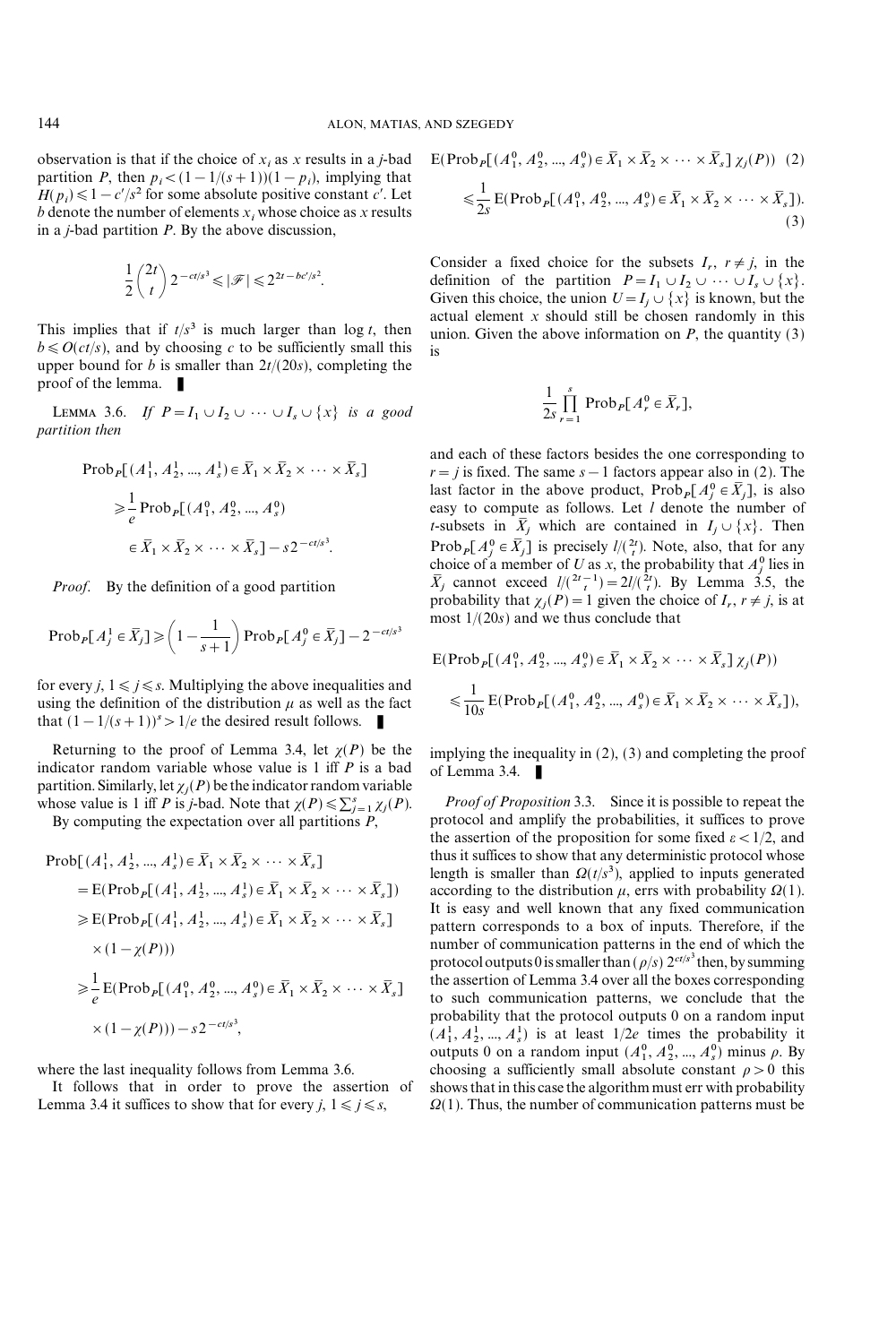at least  $\Omega(1/s) 2^{ct/s^3}$  and hence the number of bits in the communication must be at least  $\Omega(t/s^3)$ .

*Proof of Theorem 3.2.* Fix an integer  $k > 5$ . Given a randomized algorithm for approximating the frequency moment  $F_k$  for any sequence of at most *n* members of  $N=$  $\{1, 2, ..., n\}$ , where  $n = (2t-1) s + 1$ , using M memory bits, we define a simple randomized protocol for the communication game  $DIS(s, t)$  for  $s=n^{1/k}$ ,  $t=\Theta(n^{1-1/k})$ . Let  $A_1$ ,  $A_2$ , ...,  $A_s$  be the inputs given to the players. The first player runs the algorithm on the  $t$  elements of his set and communicates the content of the memory to the second player. The second player then continues to run the algorithm, starting from the memory configuration he received, on the elements of his set and communicates the resulting content of the memory to the third one, and so on. The last player, player number s, obtains the output  $Z_k$  of the algorithm. If it is at most 1.1 th he reports that the input sequence  $(A_1, ..., A_s)$  is disjoint. Else, he reports it is uniquely intersecting. Note that if the input sequence is disjoint, then the correct value of  $F_k$  is st, whereas if it is uniquely intersecting the correct value of  $F_k$  is  $s^k + s(t-1) = n + s(t-1) > (3t-2)s = (3/2)$  $+o(1)$ )n. Therefore, if the algorithm outputs a good approximation to  $F_k$  with probability at least  $1-\gamma$ , the protocol for  $DIS(s, t)$  is y-correct and its total communication is  $(s-1)M$  $\langle sM. By$  Proposition 3.3 this implies that  $sM \ge \Omega(t/s^3)$ , showing that

$$
M \ge \Omega(t/s^4) = \Omega(n/s^5) = \Omega(n^{1-5/k}).
$$

This completes the proof.  $\blacksquare$ 

Remark. Since the lower bound in Proposition 3.3 holds for general protocols and not only for one-way protocols in which every player communicates only once, the above lower bound for the space complexity of approximating  $F_k$ holds even for algorithms that may read the sequence A in its original order a constant number of times.

We next show that the randomization and approximation are both required in the estimation of  $F_k$  when using  $o(n)$ memory bits.

### 3.3. Deterministic Algorithms

It is obvious that, given a sequence A, its length  $F_1$  can be computed precisely and deterministically in logarithmic space. Here we show that for any nonnegative  $k$  besides 1, even an *approximation* of  $F_k$  up to, say, a relative error of 0.1 cannot be computed deterministically using less than a linear number of memory bits. This shows that the randomness is crucial in the two approximation algorithms described in Section 2. This is a simple corollary of the known results concerning the deterministic communication complexity of the equality function. Since, however, these known results

are not difficult, we present a self-contained proof, without any reference to communication complexity.

PROPOSITION 3.7. For any nonnegative integer  $k \neq 1$ , any deterministic algorithm that outputs, given a sequence A of  $n/2$  elements of  $N = \{1, 2, ..., n\}$ , a number Y such that  $|Y-F_k| \leq 0.1F_k$  must use  $\Omega(n)$  memory bits.

*Proof.* Let  $\mathscr G$  be a family of  $t=2^{\Omega(n)}$  subsets of N, each of cardinality  $N/4$  so that any two distinct members of  $\mathscr G$ have at most  $n/8$  elements in common. (The existence of such a  $\mathscr G$  follows from standard results in coding theory and can be proved by a simple counting argument.) Fix a deterministic algorithm that approximates  $F_k$  for some fixed nonnegative  $k \neq 1$ . For every two members  $G_1$  and  $G_2$  of  $\mathscr G$ let  $A(G_1, G_2)$  be the sequence of length  $n/2$  starting with the  $n/4$  members of  $G_1$  (in a sorted order) and ending with the set of  $n/4$  members of  $G_2$  (in a sorted order). When the algorithm runs, given a sequence of the form  $A(G_1, G_2)$ , the memory configuration after it reads the first  $n/4$  elements of the sequence depends only on  $G_1$ . By the pigeonhole principle, if the memory has less than  $\log t$  bits, then there are two distinct sets  $G_1$  and  $G_2$  in  $\mathscr{G}$ , so that the content of the memory, after reading the elements of  $G_1$ , is equal to that content after reading the elements of  $G_2$ . This means that the algorithm must give the same final output to the two sequences  $A(G_1, G_1)$  and  $A(G_2, G_1)$ . This, however, contradicts the assumption, since for every  $k \neq 1$ , the values of  $F_k$  for the two sequences above differ from each other considerably; for  $A(G_1, G_1)$ ,  $F_0 = n/4$  and  $F_k = 2^k n/4$  for  $k \geq 2$ , whereas for  $A(G_2, G_1)$ ,  $F_0 \geq 3n/8$  and  $F_k \leq n/4+$  $2<sup>k</sup>n/8$ . Therefore, the answer of the algorithm makes a relative error that exceeds 0.1 for at least one of these two sequences. It follows that the space used by the algorithm must be at least log  $t = \Omega(n)$ , completing the proof.

## 3.4. Randomized Precise Computation

As shown above, the randomness is essential in the two algorithms for approximating the frequency moments  $F_k$ , described in Section 2. We next observe that the fact that these are approximation algorithms is crucial as well, in the sense that the precise computation of these moments (for all k but  $k=1$ ) requires linear space, even if we allow randomized algorithms.

PROPOSITION 3.8. For any nonnegative integer  $k \neq 1$ , any randomized algorithm that outputs, given a sequence A of at most 2n elements of  $n = \{1, 2, ..., n\}$  a number Y such that  $Y = F_k$  with probability at least  $1 - \varepsilon$  for some fixed  $\varepsilon < 1/2$ must use  $\Omega(n)$  memory bits.

Proof. The reduction in the proof of Proposition 3.1 easily works here as well and proves the above assertion using the main result of  $[15]$ .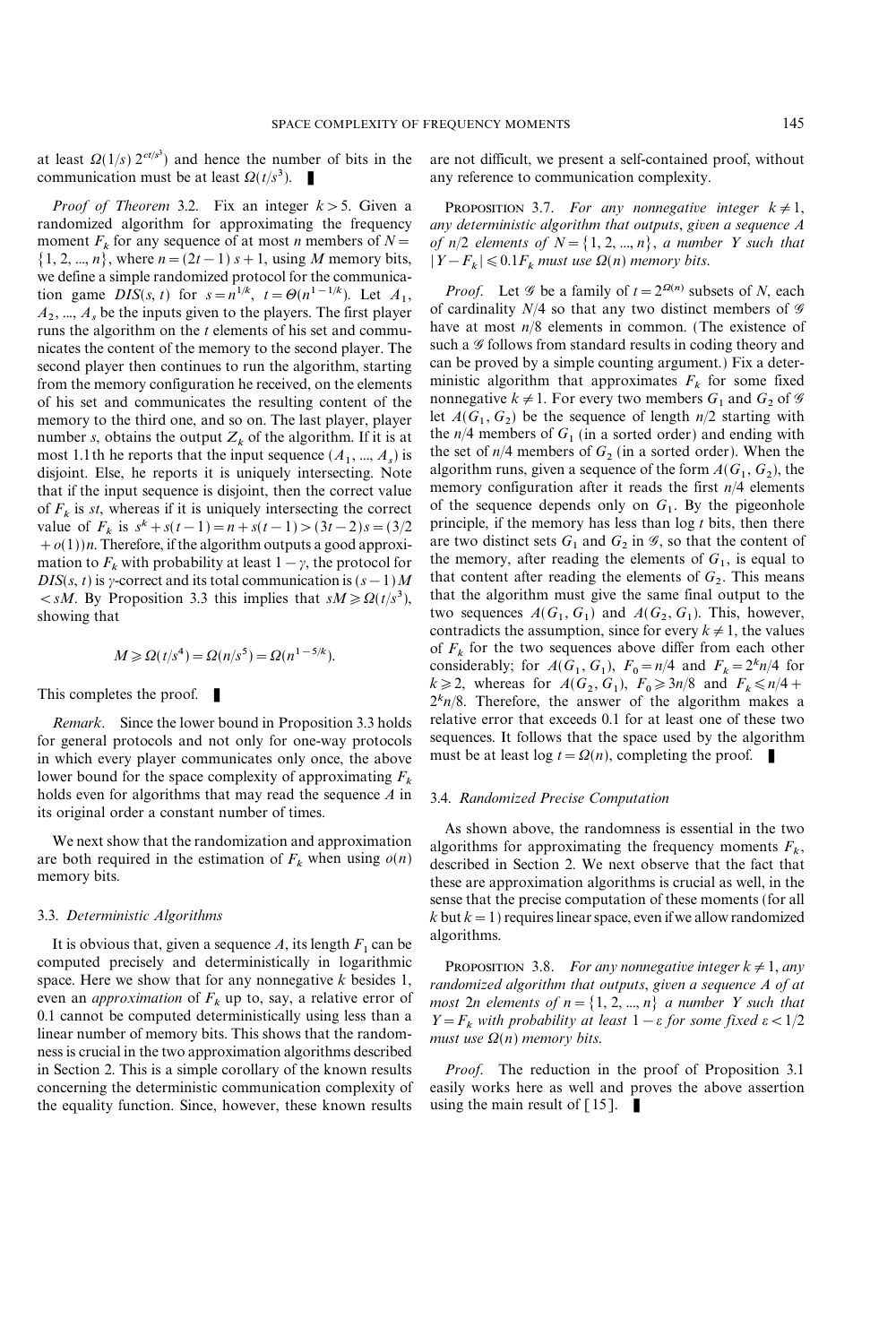3.5. Tight Lower Bounds for the Approximation of  $F_0$ ,  $F_1, F_2$ 

The results in [8, 17] and those in Section 2 here show that logarithmic memory suffices to approximate randomly the frequency moments  $F_0$ ,  $F_1$ , and  $F_2$  of a sequence A of at most *m* terms up to a constant factor with some fixed small error probability. More precisely,  $O(\log \log m)$  bits suffice for approximating  $F_1$ ,  $O(\log n)$  bits suffice for estimating  $F_0$ and  $O(\log n + \log \log m)$  bits suffice for approximating  $F_2$ , where the last statement follows from the remark following the proof of Theorem 2.2. It is not difficult to show that all these upper bounds are tight, up to a constant factor, as shown below.

PROPOSITION 3.9. Let  $A$  be a sequence of at most m elements of  $N = \{1, 2, ..., n\}.$ 

(i) Any randomized algorithm for approximating  $F_0$  up to an additive error of  $0.1F_{0}$  with probability at least 3/4 must use at least  $\Omega(\log n)$  memory bits.

(ii) Any randomized algorithm for approximating  $F_1$ up to 0.1  $F_1$  with probability at least 3/4 must (use at least  $\Omega(\log \log m)$  memory bits.

(iii) Any randomized algorithm for approximating  $F_2$  up to  $0.1F_1$  with probability at least  $3/4$  must use at least  $\Omega(\log n + \log \log m)$  memory bits.

Proof. (i) The result follows from the construction in the proof of Proposition 3.7, together with the well-known fact that the randomized communication complexity of the equality function  $f(x, y)$  whose value is 1 iff  $x = y$ , where x and y are *l*-bit numbers, is  $\Theta(\log l)$ .

(ii) Since the length  $F_1$  of the sequence can be any number up to  $m$ , the final content of the memory should admit at least  $\Omega(\log m)$  distinct values with positive probability, giving the desired result.

(iii) The required memory is at least  $\Omega(\log n)$  by the argument mentioned in the proof of part (i) and is at least  $\Omega(\log \log m)$  by the argument mentioned in the proof of part (ii).  $\blacksquare$ 

#### 4. CONCLUDING REMARKS

We have seen that there are surprisingly space efficient randomized algorithms for approximating the first three frequency moments  $F_0, F_1, F_2$ , whereas not much space can be gained over the trivial algorithms in the approximation of  $F_k$  for  $k \ge 6$ . We conjecture that an  $n^{\Omega(1)}$  space lower bound holds for any k (integer or noninteger), when  $k > 2$ . It would be interesting to determine or estimate the space complexity of the approximation of  $\sum_{i=1}^{n} m_i^k$  for nonintegral values of k for  $k < 2$ , or the space complexity of estimating other functions of the numbers  $m_i$ . The method described in Section 2.1 can be applied in many cases and

give some nontrivial space savings. Thus, for example, it is not too difficult to design a randomized algorithm based on the general scheme in Subsection 2.1, that approximates  $\sum_{i=1}^{n} m_i \log m_i$  up to some fixed small relative error with some small fixed error-probability, using  $O(\log n \log m)$ memory bits. We omit the detailed description of this algorithm.

In a recent work [2] Alon *et al.* presented an experimental study of the estimation algorithms for  $F_2$ . The experimental results demonstrate the practical utility of these algorithms. The algorithms are also extended to deal with the fully dynamic case, in which set items may be deleted as well. We finally remark that, in practice, one may be able to obtain estimation algorithms which for typical data sets would be more efficient than the worst case performance implied by the lower bounds. Gibbons  $et$  al. [9] recently presented an algorithm for maintaining an approximate list of the  $k$  most popular items and their approximate counts (and, hence, also approximating  $F_{\infty}$ ) using small memory, which works well for frequency distributions of practical interest.

#### ACKNOWLEDGMENT

We thank Colin Mallows for helpful comments regarding the statistics literature and for pointing out [11].

#### **REFERENCES**

- 1. N. Alon, L. Babai, and A. Itai, A fast and simple randomized parallel algorithm for the maximal independent set problem, J. Algorithms 7  $(1986)$ , 567-583.
- 2. N. Alon, P. Gibbons, Y. Matias, and M. Szegedy, Dynamic probabilistic maintenance of self-join sizes in limited storage, manuscript, Feb. 1996.
- 3. N. Alon and J. H. Spencer, "The Probabilistic Method," Wiley, New York, 1992.
- 4. L. Babai, P. Frankl, and J. Simon, Complexity classes in communication complexity theory, in "Proceedings, 27th IEEE FOCS, 1986," pp. 337-347.
- 5. T. M. Cover and J. A. Thomas, "Elements of Information Theory," Wiley, New York, 1991.
- 6. D. J. DeWitt, J. F. Naughton, D. A. Schneider, and S. Seshadri, Practical skew handling in parallel joins, in "Proc. 18th Int'l. Conf. on Very Large Data Bases, 1992,'' p. 27.
- 7. P. Flajolet, Approximate counting: a detailed analysis, BIT 25 (1985), 113-134.
- 8. P. Flajolet and G. N. Martin, Probabilistic counting, in "FOCS 1983," pp. 76-82.
- 9. P. Gibbons, Y. Matias, and A. Witkowski, Practical maintenance algorithms for high-biased histograms using probabilistic filtering, technical report, AT&T Bell Laboratories, Murray Hill, NJ, Dec. 1995.
- 10. A. Gupta and I. S. Mumick, Maintenance of materialized view: Problems, techniques, and applications, IEEE Data Eng. Bull. Special Issue on Materialized Views and Data Warehousing 18(2) (1995).
- 11. I. J. Good, Surprise indexes and P-values, J. Statist. Comput. Simul. 32  $(1989), 90 - 92.$
- 12. M. Hofri and N. Kechris, Probabilistic counting of a large number of events, manuscript, 1995.
- 13. P. J. Haas, J. F. Naughton, S. Seshadri, and L. Stokes, Sampling-based estimation of the number of distinct values of an attribute, in "Proc. of the 21st VLDB Conference, 1995," pp. 311-322.